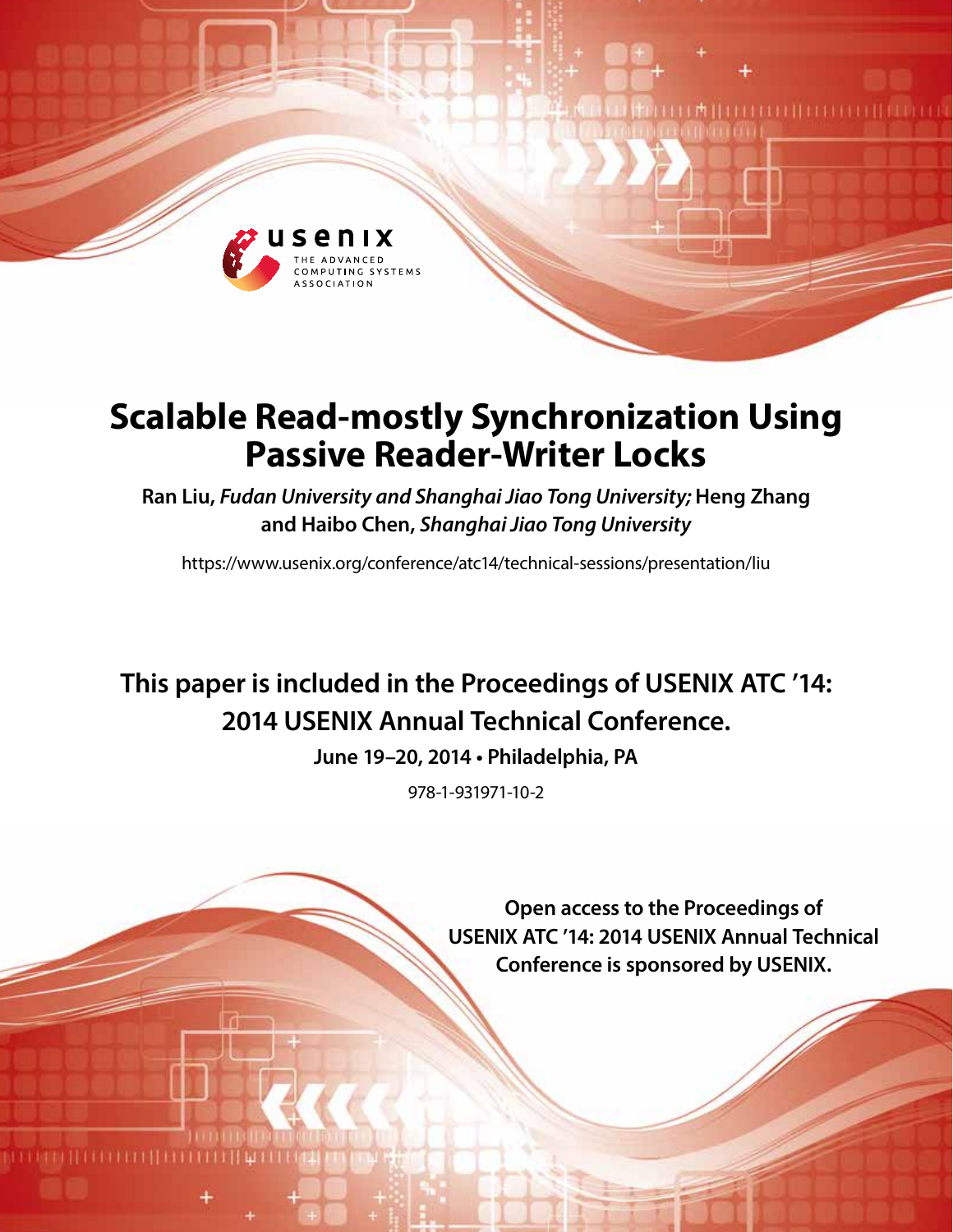## Scalable Read-mostly Synchronization Using Passive Reader-Writer Locks

Ran Liu ‡ † , Heng Zhang †, Haibo Chen †

‡Software School, Fudan University †Institute of Parallel and Distributed Systems, Shanghai Jiao Tong University

## ABSTRACT

Reader-writer locks (rwlocks) aim to maximize parallelism among readers, but many existing rwlocks either cause readers to contend, or significantly extend writer latency, or both. Further, some scalable rwlocks cannot cope with OS semantics like sleeping inside critical sections, preemption and conditional wait. Though truly scalable rwlocks exist, some of them cannot handle preemption, sleeping inside critical sections, or other important functions required inside OS kernels. This paper describes a new rwlock called the passive reader-writer lock (prwlock) that provides scalable read-side performance as well as small writer latency for TSO architectures. The key of prwlock is a version-based consensus protocol between multiple non-communicating readers and a pending writer. Prwlock leverages *bounded staleness* of memory consistency to avoid atomic instructions and memory barriers in readers' common paths, and uses message-passing (e.g., IPI) for straggling readers so that writer lock acquisition latency can be bounded. Evaluation on a 64-core machine shows that prwlock significantly boosts the performance of the Linux virtual memory subsystem, a concurrent hashtable and an in-memory database.

## 1 INTRODUCTION

Reader-writer locking is an important synchronization primitive that allows multiple threads with read accesses to a shared object when there is no writer, and blocks all readers when there is an inflight writer [13]. While ideally rwlock should provide scalable performance when there are infrequent writers, it is widely recognized that traditional centralized rwlocks have poor scalability [9, 25, 10]. For example, it is explicitly recommended to not use rwlocks unless readers hold their locks for a sufficiently long time [9].

While there have been a number of efforts to to improve the scalability of rwlocks, prior approaches either require memory barriers and atomic instructions in readers [22, 18], or significantly extend writer latency [5], or both [12, 2]. Further, many prior designs cannot cope with OS semantics like sleeping inside critical section, preemption and supporting condition synchronization (e.g., wait/signal) [12, 2]. Hence, researchers sometimes relax semantic guarantees by allowing readers to see stale data (i.e., RCU [21]). While RCU has been widely used in Linux kernel for some relatively simple data structures, it, however, would require non-trivial effort for some complex kernel data structures and may be incompatible with some existing kernel designs [10, 11]. Hence, there are still thousands of usages or rwlocks inside Linux kernel [20].

This paper describes the prwlock, a scalable rwlock design for read-mostly synchronization for TSO (Total Store Ordering) architectures. Like prior designs such as brlock [12, 2], instead of letting readers actively maintain status regarding inflight readers, prwlock decentralizes such information to each reader and only makes a consensus among readers when a writer explicitly enquires. By leveraging the ordered store property of TSO architectures, such as x86 and x86-64, Prwlock achieves truly scalable reader performance. On TSO, it not only requires no atomic instructions or memory barriers on the common path, but it also limits writer latency when there are concurrent readers.

The key of prwlock is a version-based consensus protocol between multiple non-communicating readers and a pending writer. A writer advances the lock version and waits other readers to see this version to ensure that they have left their read-side critical sections. Unlike prior designs such as brlocks, this design is based on our observation that *even without explicit memory barriers, most readers are still able to see a most-recent update of the lock version from the writer within a small number of cycles*. We call this property *bounded staleness*. For straggling readers not seeing and reporting the version update, prwlock uses a message-based mechanism based on inter-processor interrupts (IPIs) to explicitly achieve consensus. Upon receiving the message, a reader will report to the writer whether it has left the critical section. As currently message passing among cores using IPIs is not prohibitively high [4] and only very few straggling readers require message-based consensus, a writer only needs to wait shortly to proceed.

As a reader might sleep in the read-side critical section, it may not be able to receive messages from the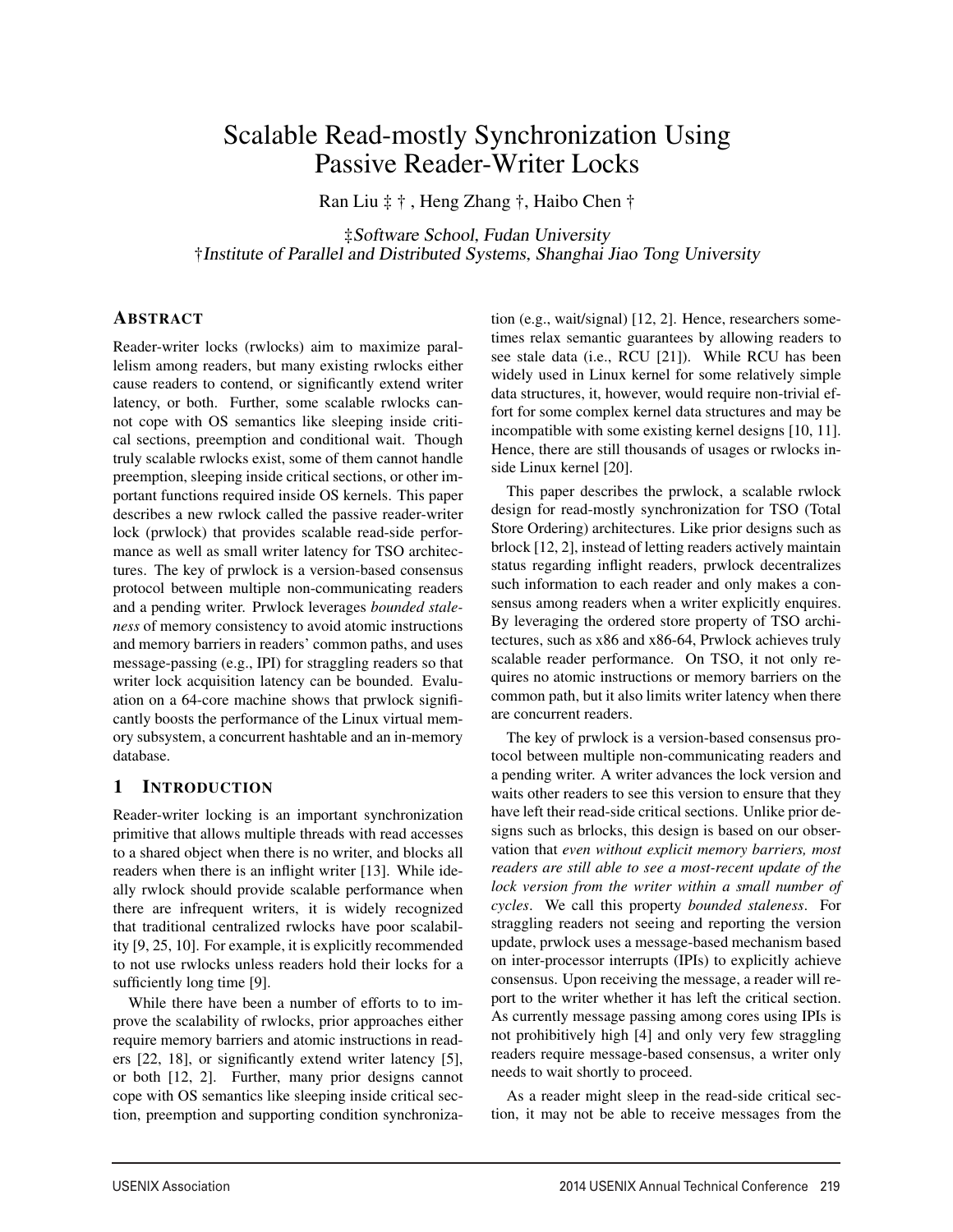writer. Hence, a sleeping reader might infinitely delay a writer. To address this issue, prwlock falls back to a shared counter to count sleeping readers. As sleeping in read-side critical sections is usually rare, the counter is rarely used and contention on the shared counter will not be a performance bottleneck even if there are a small number of sleeping readers.

Prwlock is built with a parallel wakeup mechanism to improve performance when there are multiple sleeping readers waiting for an outstanding writer. As traditional wakeup mechanisms (like Linux) usually use a shared queue for multiple sleeping readers, a writer needs to wake up multiple readers sequentially, which becomes a scalability bottleneck with the increasing number of readers. Based on the observation that multiple readers can be woken up in parallel with no priority violation in many cases, prwlock introduces a parallel wakeup mechanism such that each reader is woken up by the core where it slept from.

We have implemented prwlock as a kernel mechanism for Linux, which compromises around 300 lines of code (LoC). To further benefit user-level code, we also created a user-level prwlock library (comprising about 500 LoC) and added it to a user-level RCU library (about 100 LoC changes). Prwlock can be used in the complex Linux virtual memory system (which currently uses rwlock), with only around 30 LoC changes. The implementation is stable enough and has passed the Linux Test Project [1]. We have also applied prwlock by substituting for a rwlock in the Kyoto Cabinet database [17].

Performance evaluation on a 64-core AMD machine shows that prwlock has extremely good performance scalability for read-mostly workloads and still good performance when there are quite a few writers. The performance speedup of prwlock over stock Linux is 2.85X, 1.55X and 1.20X for three benchmarks on 64 cores and prwlock performs closely to a recent effort in using RCU to scale Linux virtual memory [10]. Evaluation using micro-benchmarks and the in-memory database shows that prwlock consistently outperforms rwlock in Linux (by 7.37X for the Kyoto Cabinet database).

## 2 BACKGROUND AND RELATED WORK

## 2.1 Reader/Writer Lock

The reader/writer problem was described by Courtois et al. [13] and has been intensively studied afterwards. However, most prior rwlocks require sharing states among readers and thus may result in poor critical section efficiency on multicore. Hence, there have been intense efforts to improve rwlocks. Table 1 shows a comparative study of different designs, using a set of criteria related to performance and functionality. The first three rows list the criteria critical to reader performance, including memory barriers, atomic instructions and com-

|                                                                      | Traditional | brlock1 | brlock2 | C-SNZ | Cohort | RMLock | PRW | Percpu-rwlock                     | RCU |
|----------------------------------------------------------------------|-------------|---------|---------|-------|--------|--------|-----|-----------------------------------|-----|
| No memory barrier in read                                            |             |         |         |       |        |        |     |                                   |     |
| No atomic instruction in read                                        |             |         | √       |       |        |        |     |                                   |     |
| No comm. among readers                                               |             |         |         |       |        |        |     |                                   |     |
| Sleep inside critical section                                        |             |         |         |       |        |        |     |                                   |     |
| Condition wait                                                       |             |         |         |       |        |        |     |                                   |     |
| Writer preference                                                    |             |         |         |       |        |        |     |                                   |     |
| Reader preference                                                    |             |         |         |       |        |        |     |                                   |     |
| Short writer latency w/ small #thread                                | √           |         |         |       |        |        |     | $\frac{d\mathbf{r}}{d\mathbf{x}}$ |     |
| Unchanged rwlock semantic                                            |             |         |         |       |        |        |     |                                   |     |
| *The writer latency of Percpu-rwlock is extremely long in most cases |             |         |         |       |        |        |     |                                   |     |

Table 1: A comparison of synchronization primitives.

munication among readers. The next four rows depict whether each design can support sleeping inside critical section (which also implies preemption) and condition wait (e.g., wait until a specific event such as queue is not empty), and whether the lock is writer or reader preference. The last two rows indicate whether the writer in each design has short writer latency when there are a small number of threads, and whether the design retains the original semantics of rwlock.

Big-reader Lock (brlock): The key design of brlock is trading write throughput for read throughput. There are two implementations of brlock: 1) requiring each thread to obtain a private mutex to acquire the lock in read mode and to obtain all private mutexes to acquire the lock in write mode (brlock1); 2) using an array of reader flags shared by readers and writer (brlock2). However, brlock1 requires heavyweight operations for both reader and writer sections, as the cost of acquiring a mutex is still non-trivial and the cost for the writer is high for a relatively large number of cores (i.e., readers).

Brlock2, like prwlock, uses per-core reader status and forces writers to check each reader's status, and thus avoids atomic instructions in reader side. However, it still requires memory barriers inside inside readers' common paths. Further, both do not support sleeping inside read-side critical sections as there is no centralized writer condition to sleep on and wake up. Finally, they are vulnerable to deadlock when a thread is preempted and migrated to another core. As a result, brlocks are most often used with preemption disabled.

Prwlock can be viewed as a type of brlock. However, it uses a version-based consensus protocol instead of a single flag to avoid memory barriers in readers' common paths and to shorten writer latency. Further, by leveraging a hybrid design, prwlock can cope with complex semantics like sleeping and preemption, making it viable to be used in complex systems like virtual memory.

C-SNZI: Lev et al. [18] use scalable nonzero indicator (SNZI) [16] to implement rwlocks. The key idea is instead of knowing exactly how many readers are in progress, the writer only needs to know whether there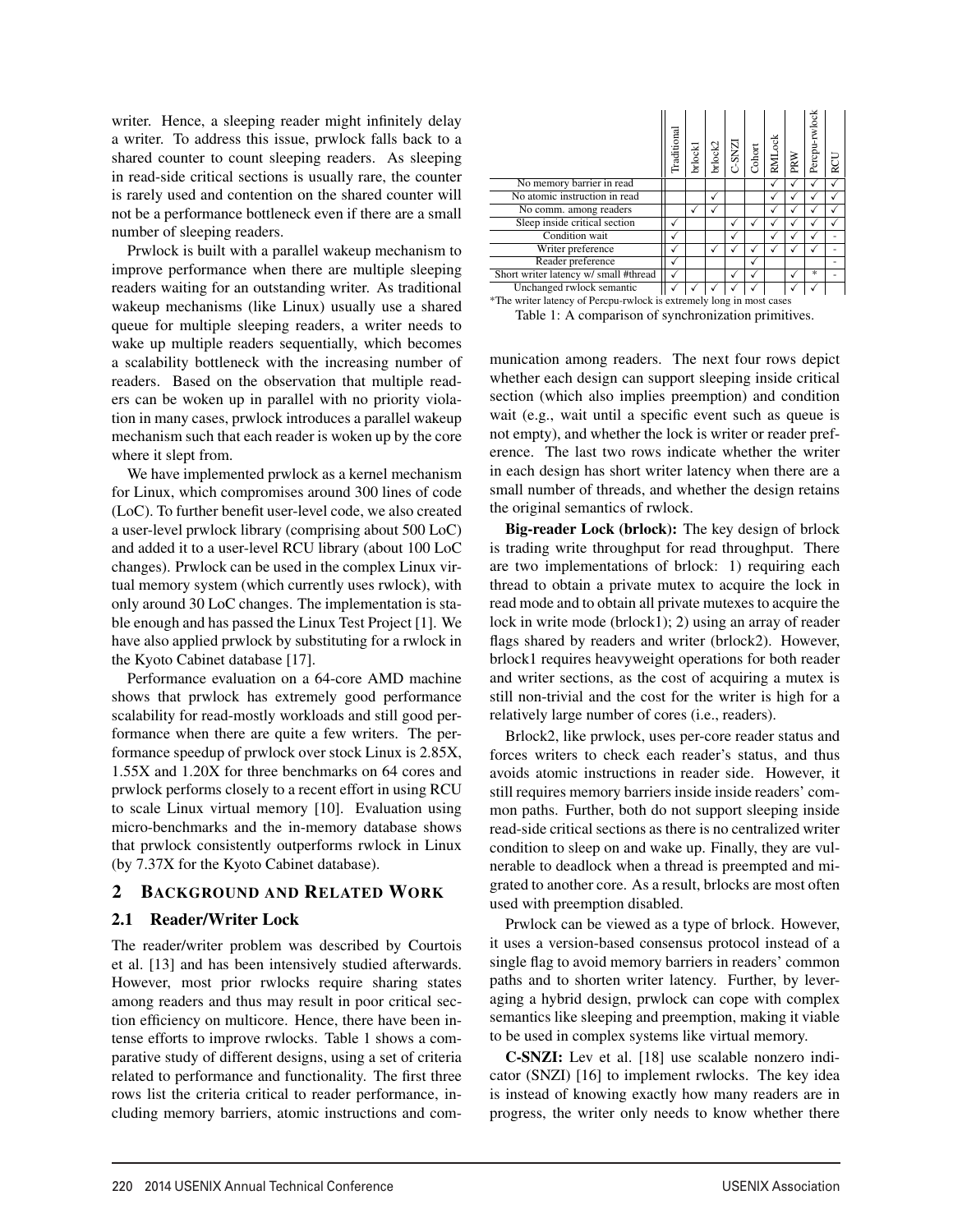are any inflight readers. This, however, still requires actively maintaining reader status in a tree and thus may have scalability issues under a relatively large number of cores [8] due to the shared tree among readers.

Cohort Lock: Irina et al. leverage the lock cohorting [15] technique to implement several NUMA-friendly rwlocks, in which writers tend to pass the lock to another writer within a NUMA node. While writers benefit from better NUMA locality, its readers are implemented using per-node shared counters and thus still suffer from cache contention and atomic instructions. Prwlock is orthogonal to this design and can be plugged into it as a read indicator without memory barriers in reader side.

Percpu-rwlock: Linux community is redesigning a new rwlock, called percpu rwlock [5]. Although, like prwlock, it avoids unnecessary atomic instructions and memory barriers, its writer requires RCU-based quiescence detection and can only be granted after at least one grace period, where all cores have done a mode/context switch. Hence, according to our evaluation (section 6), it performs poorly when there are a few writers, and thus can only be used in the case of having extremely rare writers.

Read-Mostly Lock: From version 7.0, the FreeBSD kernel includes a new rwlock named reader-mostly lock (rmlock). Its readers enqueue special tracker structures into per-cpu queues. A writer lock is acquired by instructing all cores to move local tracker structures to a centralized queue via IPI, then waiting for all the corresponding readers to exit. Like prwlock, it eliminates memory barriers in reader fast paths. Yet, its reader fast path is much longer compared to prwlock, resulting in inferior reader throughput. Moreover, as IPIs need always to be broadcasted to all cores, and ongoing readers may contented on the shard queue, its writer lock acquisition is heavyweight (section 6.2.4). In contrast, prwlock leverages bounded staleness of memory consistency to avoid IPIs in the common case.

## 2.2 Read-Copy Update

RCU increases concurrency by relaxing the semantics of locking. Writers are still serialized using a mutex lock, but readers can proceed without any lock. As a result, readers may see stale data. RCU delays freeing memory until there is no reader referencing to the object, by using scheduler-based or epoch-based quiescence detection that leverage context or mode switches. In contrast, the quiescence detection (or consensus) mechanism in prwlock does not rely on context or mode switches and is thus faster due to its proactive nature.

RCU's relaxed semantics essentially break the all-ornothing atomicity in reading and writing a shared object. Hence, it also places several constraints on the data structures, including single-pointer update and readers can only observe a pointer once (i.e., non-repeatable read). This constrains data structure design and complicates programming, since programmers must handle races and stale data and cannot always rely on cross-data-structure invariants. For example, a recent effort in applying RCU to page fault handling shows that several subtle races need to be handled manually [10], which make it very complex and resource-intensive [11]. In contrast, though prwlock can degrade scalability by preventing readers from proceeding concurrently with a single writer, it still preserves the clear semantics of rwlocks. Hence, it is trivial to completely integrate it into complex subsystems, such as address space management.

## 2.3 Prwlock's Position

As prwlock strives to achieve scalable reader performance with low reader-side latency, it is designed with a simple yet fast reader fast path, which eliminates the need of reader-shared state and even memory barriers. Yet by leveraging bounded staleness for common cases and IPIs for rare cases, its writer latency is still bounded, especially when readers are frequent.

Prwlock targets the territory of RCU where extremely low reader latency is preferred. Compared to RCU, it trades obstruction-free reader access for a much stronger and clearer semantic and much shorter writer latency. Hence, it can be used to improve performance with trivial effort for cases where RCU is hard to apply.

## 3 DESIGN OF PRWLOCK

## 3.1 Design Rationale

The essential design goal of reader-writer lock (rwlock) is that readers should proceed concurrently, and thus should not share anything with each other. Hence, a scalable rwlock design should require no shared state among readers and no explicit or implicit memory barriers when there are no writers pending. However, typical rwlocks rely on atomic instructions to coordinate readers and writers. On many processors, an atomic instruction implies a memory barrier, which prevents reordering of memory operations across critical section boundary. In this way, readers are guaranteed to see the newest version of data written by the last writer. However, such memory barriers are unnecessary when no writer is present, as there are no memory ordering dependency among readers. Such unnecessary memory barriers may cause significant overhead for short reader critical sections.

Message passing is not prohibitively expensive: Commodity multicore processors resemble distributed systems [4] in that each core has its own memory hierarchy. Each core communicates with others using message passing in essence, but hardware designers add an abstraction (i.e., cache coherence) to emulate a shared memory interface. Such an abstraction usually comes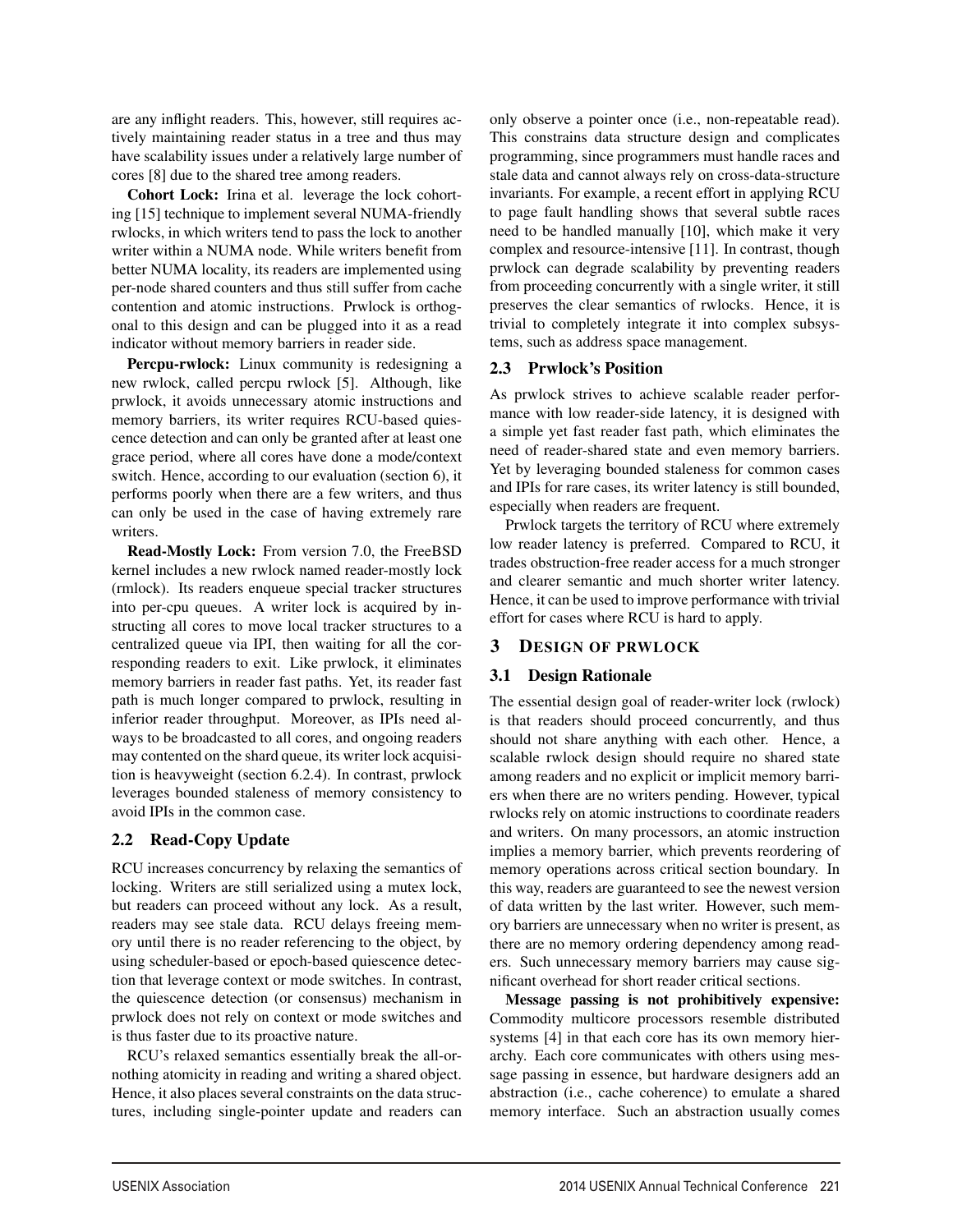|                                            | <b>IPI Latency (Cycles)</b> | StdDev |  |  |  |
|--------------------------------------------|-----------------------------|--------|--|--|--|
| AMD 64Core (Opteron 6274 $*$ 4)            | 1316.3                      | 171.4  |  |  |  |
| Intel 40Core (Xeon E7-4850 $*4$ )          | 1447.3                      | 205.8  |  |  |  |
| Table 2: IPI latency in different machines |                             |        |  |  |  |

at a cost: due to serialization of coherence messages, sharing contended cache lines is usually costly (up to 4,000 cycles for a cache line read on a 48-core machine [6, 7]) and sometimes the cost significantly exceeds explicit message passing like inter-processor interrupts (IPIs). Table 2 illustrates the pairwise IPI latency on 2 recent large SMP systems, which is 1,316 and 1,447 cycles accordingly. This latency is low enough to be used in rwlocks, whose writer latency usually exceeds several tens of thousands of cycles.

Further, delivering multiple IPIs to different cores can be parallelized so that the cost of parallel IPI is "indistinguishable" from point-to-point interrupt [23]. This may be because point-to-point cache line movement may involve multiple cores depending on the cache line state, while an IPI is a simple point-to-point message.

Bounded staleness without memory barriers: In an rwlock, a writer needs to achieve consensus among all its readers to acquire the lock. Hence, a writer must let all readers see its current status in order to proceed. Typical rwlocks either use an explicit memory barrier or wait for a barrier [5] to make sure the version updates in the reader/writer are visible to each other in order. However, we argue that these are too pessimistic in either requiring costly memory barriers that limit read-side scalability or in significantly extending the writer latency (e.g., waiting for a grace period).



We observe that in commodity processors such as x86(-64), multiple memory updates can usually be visible to other cores in a very short time. We use a microbenchmark to repeatedly write a memory location and read the location on another core after a random delay. We then collect the intervals of readers that see the stale value. Figure 1 shows the cumulative percentage of stale readers along with time; most readers can see the writer's update in a very short time (i.e., less than 400 cycles). This is because a processor will actively flush its store buffer due to its limited size. It is reasonable to simply wait a small amount of time until a reader sees the updated version for the common case, while using a slightly heavyweight mechanism to guarantee correctness.

Memory barrier not essential for mutual exclusion: To reduce processor pipeline stalls caused by memory accesses or other time-consuming operations, modern processors execute instructions out of order and incorporate a store buffer to allow the processor to continually execute after write cache misses. This leads to weaker memory consistency. To achieve correct mutual exclusion, expensive synchronization mechanisms like memory barriers are often used to serialize the pipeline and flush the store buffer.. This may cause notable performance overhead for short critical sections.

Attiya et al. proved that it is impossible to build an algorithm that satisfies mutual exclusion, is deadlock-free, and avoids both atomic instructions and memory barriers (which avoid read-after-write anomalies) in all executions on TSO machines [3]. Although prwlock readers never contain explicit memory barriers, and thus might appear to violate this "law of order", prwlock uses IPIs to serialize reader execution with respect to writers, and IPI handling has the same effect as a memory barrier.

#### 3.2 Basic Design

Consensus using bounded staleness: Prwlock introduces a 64-bit version variable (ver) to the lock structure. Each writer increases the version and waits until all readers see this version. As shown in Figure 2, ver creates a series of *happens-before* dependencies between readers and writers. A writer can only proceed after all readers have seen its new version. This ensures correct rwlock semantic on a machine with total-store order (TSO) consistency since a certain memory store can be visible only after all previous memory operations are visible.



Figure 2: Simple reader-writer lock with version report

However, there are still several issues with such an approach. First, a writer may never be able to enter the write-side critical section if a supposed reader never enters the read-side critical section again. Second, a reader may migrate from one core to another core so that the departing core may not be updated. Hence, such an approach may lead to arbitrarily lengthy latency or even starvation in the write side.

Handling straggling readers: To address the above issues, prwlock introduces a message-based consensus protocol to let the writer actively send consensus requests to readers when necessary. The design is motivated by the relatively small cost for message passing in contemporary processors. Hence, prwlock uses IPIs to request straggling readers to immediately report their status.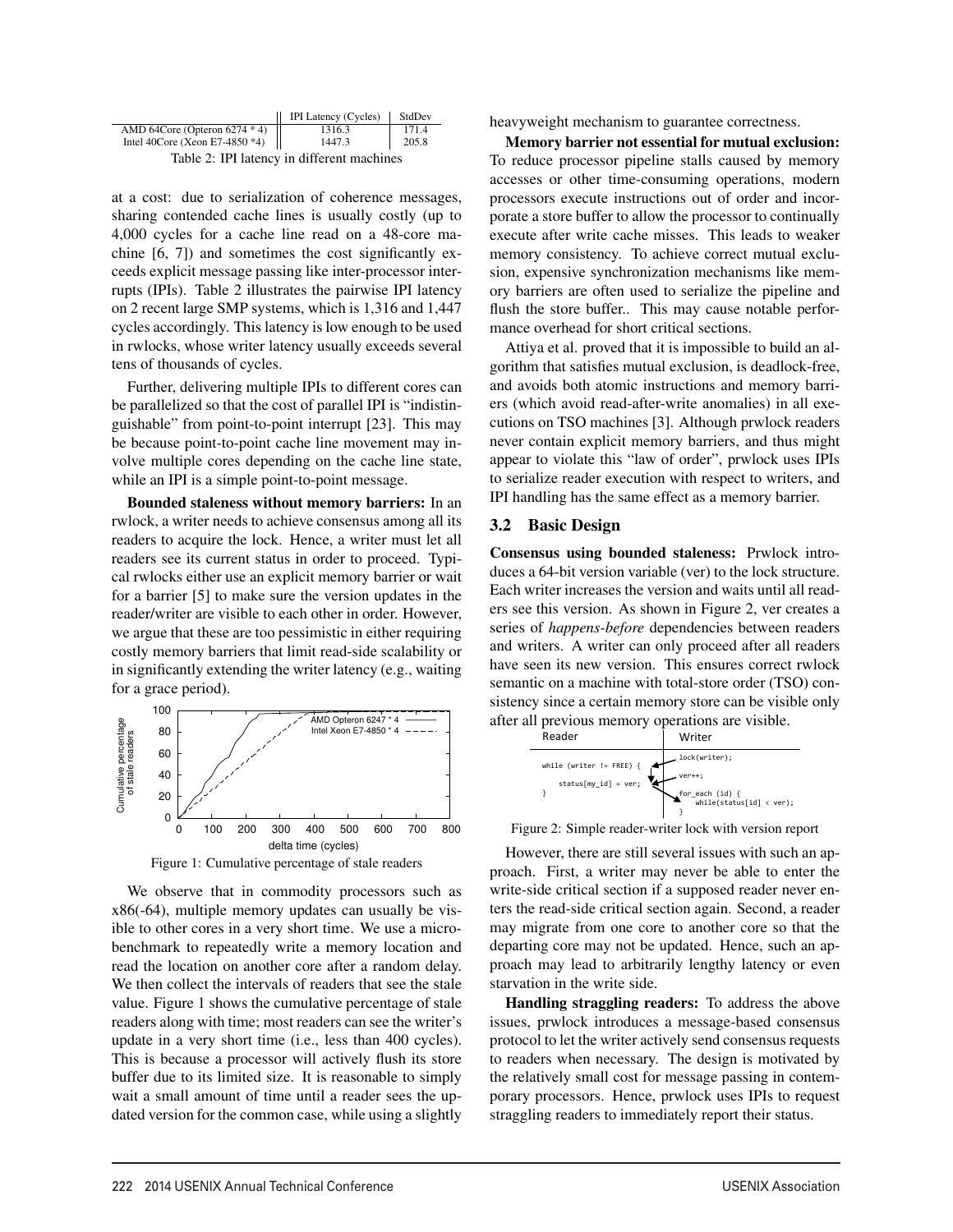This design solves the straggling reader problem. However, if a reader is allowed to sleep in a read-side critical section, a sleeping reader may miss the consensus request so that a writer may be blocked infinitely.

Supporting sleeping readers: To address the sleeping reader issue, prwlock uses a hybrid design by combining the above mechanism with traditional counterbased rwlocks. Prwlock tracks two types of readers: passive and active ones. A reader starts as a passive one and does not synchronize with others, and thus requires no memory barriers. A passive reader will be converted into an active one before sleeping. A shared counter is increased during this conversion. The counter is later decreased after an active reader released its lock. Like traditional rwlocks, the writer uses this counter to decide if there is any active reader.

As sleeping in reader-side critical section is rare, prwlock enjoys good performance in the common case, yet still preserves correctness in a rare case where there are sleeping readers.

## 3.3 Prwlock Algorithms

Figure 3 and Figure 4 show a skeleton of the read-side and write-side algorithms of prwlock. For exposition simplicity, we assume that there is only one lock and preemption is disabled within these functions so that they can use per-cpu states safely.

Read-side algorithm: Passive readers are tracked distributively by a per-core reader status structure (st), which remembers the newest seen version and the passive status of a prwlock on each core. A reader should first set its status to *PASSIVE* before checking the writer lock, or there would be a time window at which the reader has already seen that the writer lock is free but has not yet acquired the reader lock. If the consensus messages (e.g., IPI) were delivered in this time window, the writer could also successfully acquire the lock and enter the critical section, which would violate the semantic of rwlock. If the reader found that this lock is writer locked, it should set its status back to *FREE*, wait until the writer unlocks and try again (line 4-8).

Depending on the expected writer duration, prwlock could either choose to spin on the writer status, or put the current thread to sleep. In the latter case, reader performance largely depends on the sleep/wakeup mechanism (section 4).

If a reader is holding a lock in *passive* mode while being scheduled out, the lock should be converted into an active one by increasing the active counter (*Schedule-Out*). To unlock a reader lock, one just needs to check whether the lock is held in passive mode and unlock it accordingly (*ReadUnlock*).

Hence, no atomic instructions/memory barriers are necessary in reader common paths on TSO architectures.

Moreover, readers do not communicate with each other as long as they remain PASSIVE, thus guaranteeing perfect reader scalability and low reader latency.

Write-side algorithm: Writer lock acquisition can be divided into two phases. A writer first locks the writer mutex and increases the version to enter phase 1 (line 6- 20). Then it checks all online cores in the current domain to see if the core has already seen the latest version. If so, it means that reader is aware of the writer's intention, and will not acquire reader lock until the writer releases the lock. For cores not seeing the newest version, the writer sends an IPI and asks for its status. Upon receiving an IPI, an unlocked reader will report to the writer by updating its local version (*Report*). A locked reader will report later after it leaves the read-side critical section or falls asleep. After all cores have reported, the consensus is done among all passive readers. The writer then enters phase 2 (line 21-23). In this phase, the writer simply waits until all active readers exit. For a writerpreference lock, a writer can directly pass the lock to a pending writer, without achieving a consensus again (line 1-2 in *WriteUnlock* and line 2-4 in *WriteLock*).

#### Function ReadLock(lock)

| 1 st $\leftarrow$ PerCorePtr (lock.rstatus, CoreID);        |
|-------------------------------------------------------------|
| 2 st.reader $\leftarrow$ PASSIVE:                           |
| 3 while <i>lock</i> writer $\neq$ FREE do                   |
| 4   st.reader $\leftarrow$ FREE;                            |
| st.version $\leftarrow$ lock.version;                       |
| WaitUntil $(lock.write = = \text{FREE})$ ;                  |
| $st \leftarrow$ PerCorePtr ( <i>lock.rstatus, CoreID</i> ); |
|                                                             |

- $\text{st}$ .reader ← PASSIVE;
- <sup>9</sup> /\* Barrier needed here on non-TSO architecture \*/;

#### Function ReadUnlock(lock)

|                                   | 1 st $\leftarrow$ PerCorePtr (lock.rstatus, CoreID);                |  |  |  |  |
|-----------------------------------|---------------------------------------------------------------------|--|--|--|--|
|                                   | 2 if st. reader $=$ PASSIVE then                                    |  |  |  |  |
|                                   | $\text{3}$ st.reader $\leftarrow$ FREE;                             |  |  |  |  |
|                                   | 4 else                                                              |  |  |  |  |
|                                   | AtomicDec(lock.active);<br>$5 \mid$                                 |  |  |  |  |
|                                   | 6 /* Barrier needed here on non-TSO architecture */;                |  |  |  |  |
|                                   | 7 st. version $\leftarrow$ lock version;                            |  |  |  |  |
|                                   |                                                                     |  |  |  |  |
| <b>Function</b> ScheduleOut(lock) |                                                                     |  |  |  |  |
|                                   | $1 \text{ st} \leftarrow \text{PerCorePtr}(lock.rstatus, CoreID)$ ; |  |  |  |  |
|                                   | 2 if st. reader $=$ PASSIVE then                                    |  |  |  |  |

- <sup>3</sup> AtomicInc(*lock.active*);
- 4 st.reader  $\leftarrow$  FREE;
- <sup>5</sup> st.version ← lock.version;

#### Figure 3: Pseudocode of reader algorithms

Example: The right part of Figure 5 shows the state machine for prwlock in the reader side. A reader in passive mode may switch to the active mode if the reader goes to sleep. It cannot be directly switched back to passive mode until the reader releases the lock. The following acquisition of the lock will be in passive mode again.

The left part of Figure 5 shows an example execution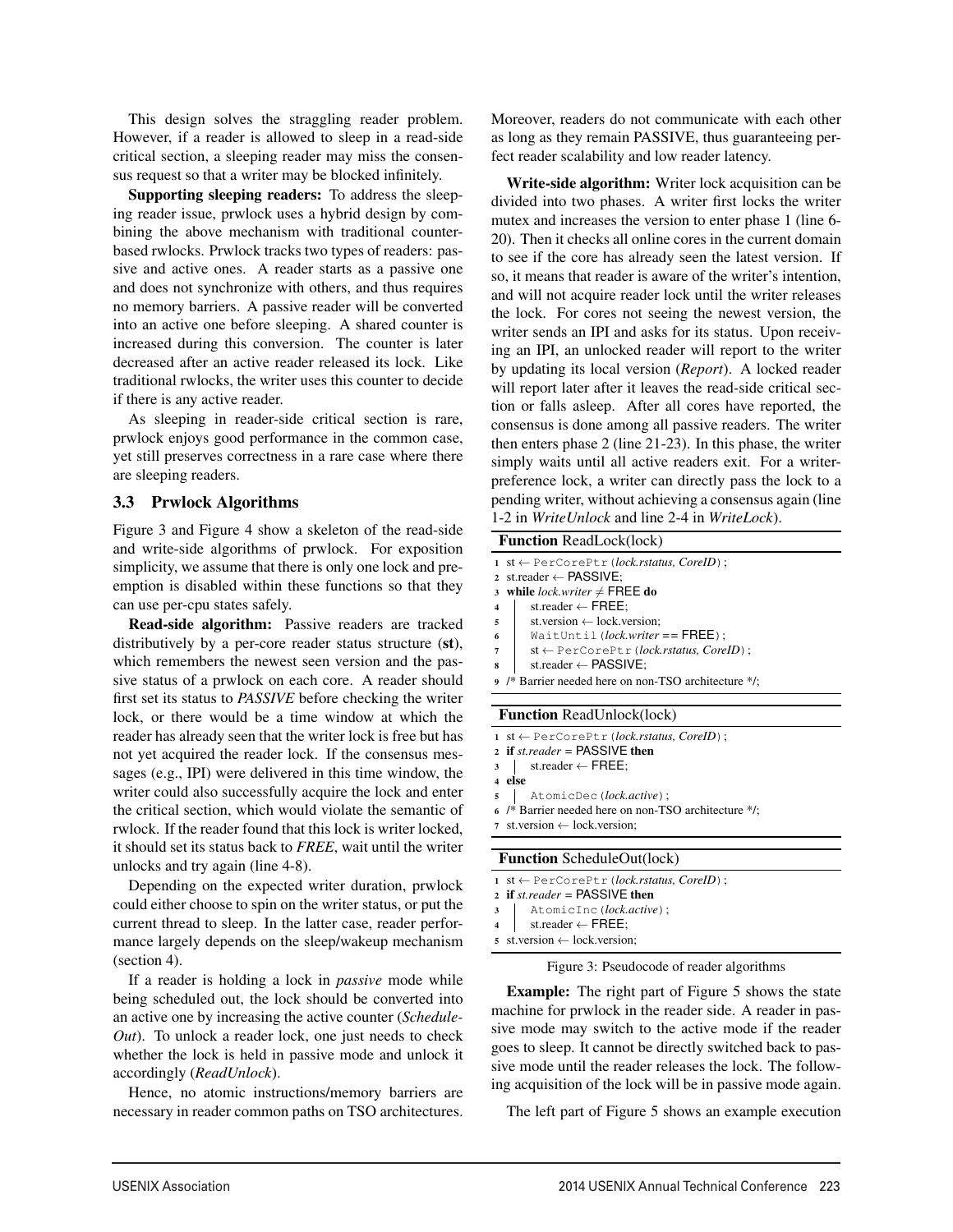|                         |  | 1 lastState $\leftarrow$ Lock (lock.writer);                                                |
|-------------------------|--|---------------------------------------------------------------------------------------------|
| $\mathbf{2}$            |  | if <i>lastState</i> = $\text{PASS}$ then                                                    |
| 3                       |  | return;                                                                                     |
| $\overline{\mathbf{4}}$ |  | /* Lock passed from another writer */                                                       |
| 5                       |  | $newVersion \leftarrow AtomicInc(locck.version);$                                           |
|                         |  | 6 cores Wait $\leftarrow \emptyset$ :                                                       |
| 7                       |  | for $ID \in AllCores$ do                                                                    |
| 8                       |  | <b>if</b> Online ( <i>lock.domain, ID</i> ) $\land$ <i>ID <math>\neq</math> CoreID</i> then |
| 9                       |  | <b>if</b> PerCorePtr ( <i>lock.rstatus, CoreID</i> ).version $\neq$                         |
|                         |  | newVersion <b>then</b>                                                                      |
| 10                      |  | AskForReport(ID);                                                                           |
| 11                      |  | Add (ID, cores Wait);                                                                       |
| 12                      |  | for $ID \in coresWait$ do                                                                   |
| 13                      |  | <b>while</b> PerCorePtr ( <i>lock.rstatus, CoreID</i> ).version $\neq$                      |
|                         |  | newVersion do                                                                               |
| 14                      |  | $Relax()$ ;                                                                                 |
| 15                      |  | while <i>lock.active</i> $\neq$ 0 do                                                        |
| 16                      |  | Schedule();                                                                                 |
|                         |  |                                                                                             |
|                         |  | TTT *: TT 1 1 /1<br>$\blacksquare$                                                          |

#### Function WriteUnlock(lock)

| 1 if SomeoneWaiting (lock.writer) then |
|----------------------------------------|
| 2 Unlock (lock.writer, PASS);          |
| 3 else                                 |
| 4 Unlock (lock.writer, FREE);          |
|                                        |
|                                        |

## Function Report(lock)

| 1 st $\leftarrow$ PerCorePtr (lock.rstatus, CoreID); |  |
|------------------------------------------------------|--|
|------------------------------------------------------|--|

- 2 if *st.reader*  $\neq$  PASSIVE then
- st.version ← lock.version;

Figure 4: Pseudocode of writer algorithms



Figure 5: An example execution of readers (left) and the state machine of reader (right). Writer is not shown here.

of readers and how the consensus is done. Before a writer starts to acquire the lock, reader2 has finished its read critical section, while reader3 sleeps in its read critical section due to waiting for a certain event. Reader1 and reader4 have just started their read critical sections but have not finished yet.

In phase 1, there is a writer trying to acquire the lock in write mode, which will increase the lock version and block all upcoming readers. It will send IPIs to current active readers that have not seen the newest lock version. If reader2 in core2 has done a context switch and another thread is running right now, no IPI is required for core2. Reader4 in core4 may go to sleep to wait for a certain event, which will switch to be an active reader. No IPI is required for core4 as there is no reader in core4 at that time. At the end of phase1, all passive readers have left the critical sections. Thus, in phase 2, the writer waits all active readers to finish their execution and finally the lock can be granted in write mode. For a writer-preference prwlock, the writer can directly pass the lock to next writer, which can avoid unnecessary consensus among readers for consecutive writers.

Correctness on TSO architecture: The main difference between rwlocks and other weaker synchronization primitives is that rwlocks enface a strong visibility guarantee between readers and writers. This is guaranteed in prwlock with the help of TSO consistency model.

Once a reader sees an FREE prwlock, we can be sure that: 1) That FREE was set by the immediate previous writer, as writers will always ensure all reader see its LOCKED status before continuing; 2) As memory writes become visible in order under TSO architectures, updates made by the previous writer should also be visible to that reader. The same thing goes with earlier writers; 3) A writer must wait until all readers to see it, so no further writers can enter critical section before this reader exits. Thus prwlock ensures a consistent view of shared states.

These three properties together guarantee that a reader should always see the newest consistent version of shared data protected by prwlock. Moreover, as all readers explicitly report the newest version during writer lock acquisition, writers are also guaranteed to see all the updates (if any) made by readers to other data structures.

On non-TSO architectures, two additional memory barriers are required in reader algorithm as marked in Figure 3. The first one ensures that readers can see the newest version of shared data after acquiring the lock in the fast path. The second one makes readers' memory updates visible to the writer before releasing reader locks.

#### 3.4 OS Kernel Incorporation

There are several issues in incorporating prwlock to an OS kernel. First, the scope of a prwlock could be either global or process-wide and there may be multiple prwlocks in each scope. Each prwlock could be shared by multiple tasks. To reduce messages between readers and writers, prwlock uses the *lock domain* abstraction to group a set of related prwlocks that can do consensus together. A domain tracks CPU cores that are currently executing tasks related to a prwlock. Currently, a domain could be process-wide or global. We now describe how prwlock uses the domain abstraction:

Domain Online/Offline: It is possible that the scope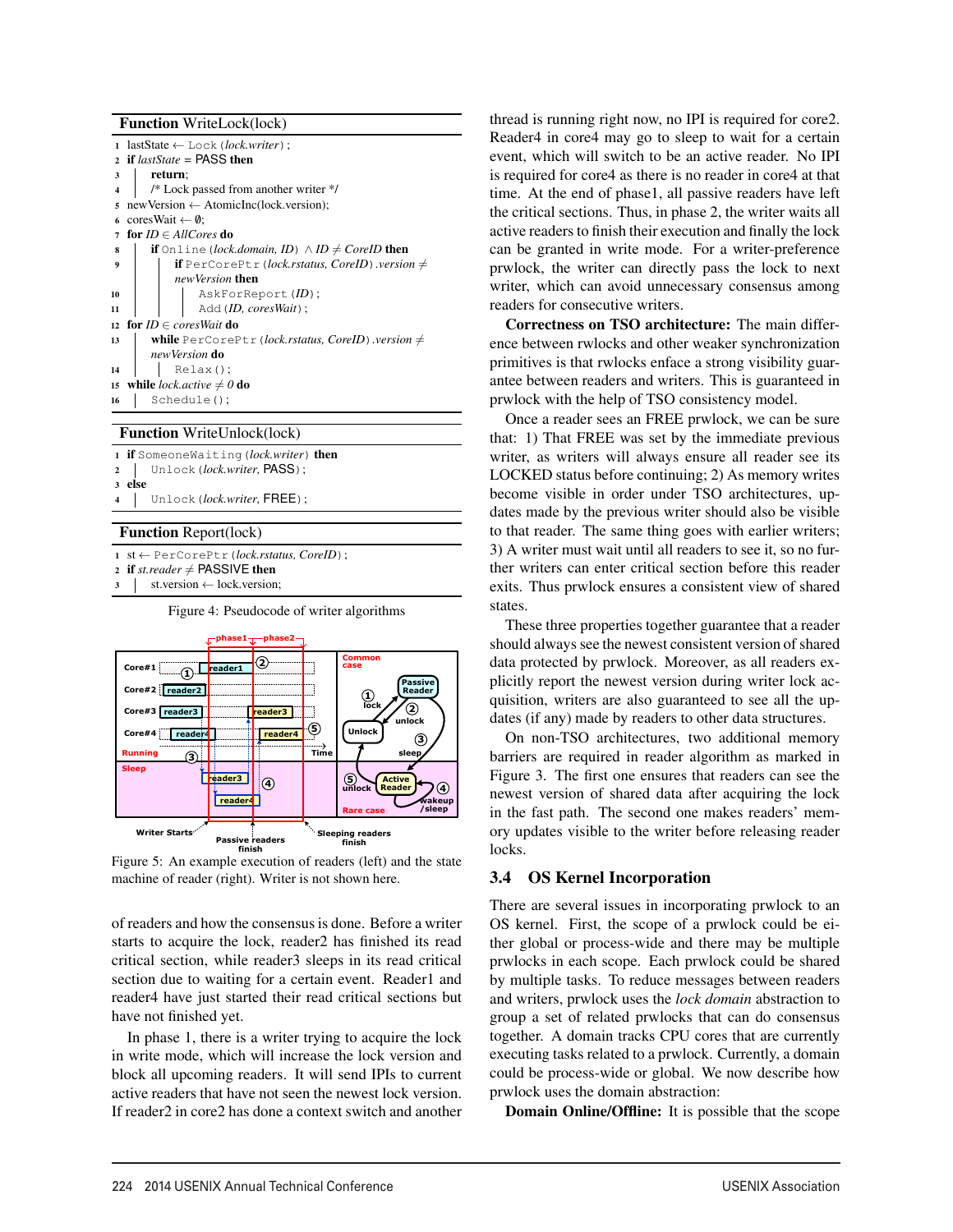for a set of prwlocks may be switched off during OS execution. For example, for a set of locks protecting the address space structure for a process, the structure may be switched off during an address space switch. In such cases, prwlock uses the domain abstraction to avoid unnecessary consensus messages. A domain maintains a mapping from cores to its online/offline status. Only CPU cores within an active domain will necessitate the sending of messages. Figure 6 shows how to dynamically adjust the domain. The algorithm is simple as the consensus protocol can tolerant inaccurate domains.

When a domain is about to be online on a core, it simply sets the mapping and then performs a memory barrier (e.g., mfence). As the writer always sets its status before checking domains, it is guaranteed that either a writer could see the newly online core, or incoming readers on that core can see the writer is acquiring a lock. In either case, the rwlock semantic is maintained. To correctly make a domain offline from a core, a memory barrier is also needed before changing the domain to ensure that all previous operations are visible to other cores before offline.

Currently, for domains that correspond to processes, prwlock makes domains online/offline before and after context switches. However, it is possible to make a domain offline at any time if readers are expected to be infrequent afterward. When outside a domain, readers must acquire all prwlocks in the slower *ACTIVE* state. We choose to leave the choice to lock users as they may have more insight on the workload.

| have more margin on the workload.                                                                                           |  |  |
|-----------------------------------------------------------------------------------------------------------------------------|--|--|
| <b>Function</b> DomainOnline(dom)                                                                                           |  |  |
| 1 coreSt $\leftarrow$ PerCorePtr ( <i>dom.cores, CoreID</i> );<br>$2 \text{ coreSt.}$ online = TRUE;<br>3 MemoryBarrier();  |  |  |
| <b>Function</b> DomainOffline(dom)                                                                                          |  |  |
| 1 coreSt $\leftarrow$ PerCorePtr ( <i>dom.cores, CoreID</i> );<br>2 MemoryBarrier();<br>$3 \text{ coreSt.}$ online = FALSE; |  |  |

Figure 6: Domain management algorithms

Task Online/Offline: A task (e.g., a thread) may be context switched to other tasks and a task may also be migrated from one core to another core. prwlock uses task online/offline to handle such operations. When a task is about to be switched out while holding a prwlock in PASSIVE mode, it will change its lock status to be AC-TIVE and increase the active reader counter if it previously holds a prwlock in passive read mode. This makes sure that a writer will wait until this task is scheduled again to leave its critical section to proceed. A task needs to do nothing when it is scheduled to be online again.

Downgrade/Upgrade: Typical operating systems usually support downgrading an rwlock from write mode to read mode and upgrading from read mode to write mode. Prwlock similarly supports lock downgrading by setting the current task to be in read mode and then releasing the lock in write mode. Unlike traditional rwlocks, upgrading a prwlock from read mode to write mode may be more costly in a rare case when the upgrading reader is the only reader, due to the lack of exact information regarding the number of readers. To upgrade a lock from read to write mode, prwlock tries to acquire the lock in write mode in the read-side critical section, but counts one less readers (excluding the upgrading reader itself) when acquiring the lock.

## 3.5 User-level Support

While it is straightforward to integrate prwlock in the kernel, there are several challenges to implementing it in user space. The major obstacle is that we cannot disable preemption during lock acquisition at user space. That is to say, we can no longer use any per-core data structure, which makes the algorithm in Figure 3 impossible.

To solve this problem, prwlock instead relies on some kernel support. The idea behind is simple: when it is necessary to perform any operation on per-core state, prwlock enters kernel and lets kernel handle it.

Instead of using a per-core data structure to maintain passive reader status, we introduce a per-thread data structure in user space. Each thread should register an instance of it to the kernel before performing lock operations, since there is only one thread running on each core at any time. Such per-thread data structures resemble a per-core data structure used in the kernel algorithm.

For performance considerations, the reader critical as should be entirely in user space, or the syscall overd would ruin prwlock's advantage of short latency. a user application may be preempted at any time, reader lock may experience several TOCTTOU probs. Recall that in prwlock a passive lock is maintained er-core status while active locks are maintained in the red counter; checking and changing the passive lock mode should be done atomically.

For example, line 2-3 of ReadUnlock algorithm in Figure 7 check if a reader is a passive one, and if so, release the passive lock by setting status to FREE. If the thread is preempted between line 2 and line 3, the lock might be converted into an active lock and the active count is increased. When it is later scheduled, the active count will not be decreased since the decision has already been made before. As a result, the rwlock becomes imbalanced and a writer can never acquire the lock again.

To overcome this problem, we add a preemption detection field into the per-thread data structure. As is shown in Figure 7, the reader first sets the status to PASSIVE and checks if it has been preempted while locking passively. If so, it decreases the active counter since the lock is now an active lock.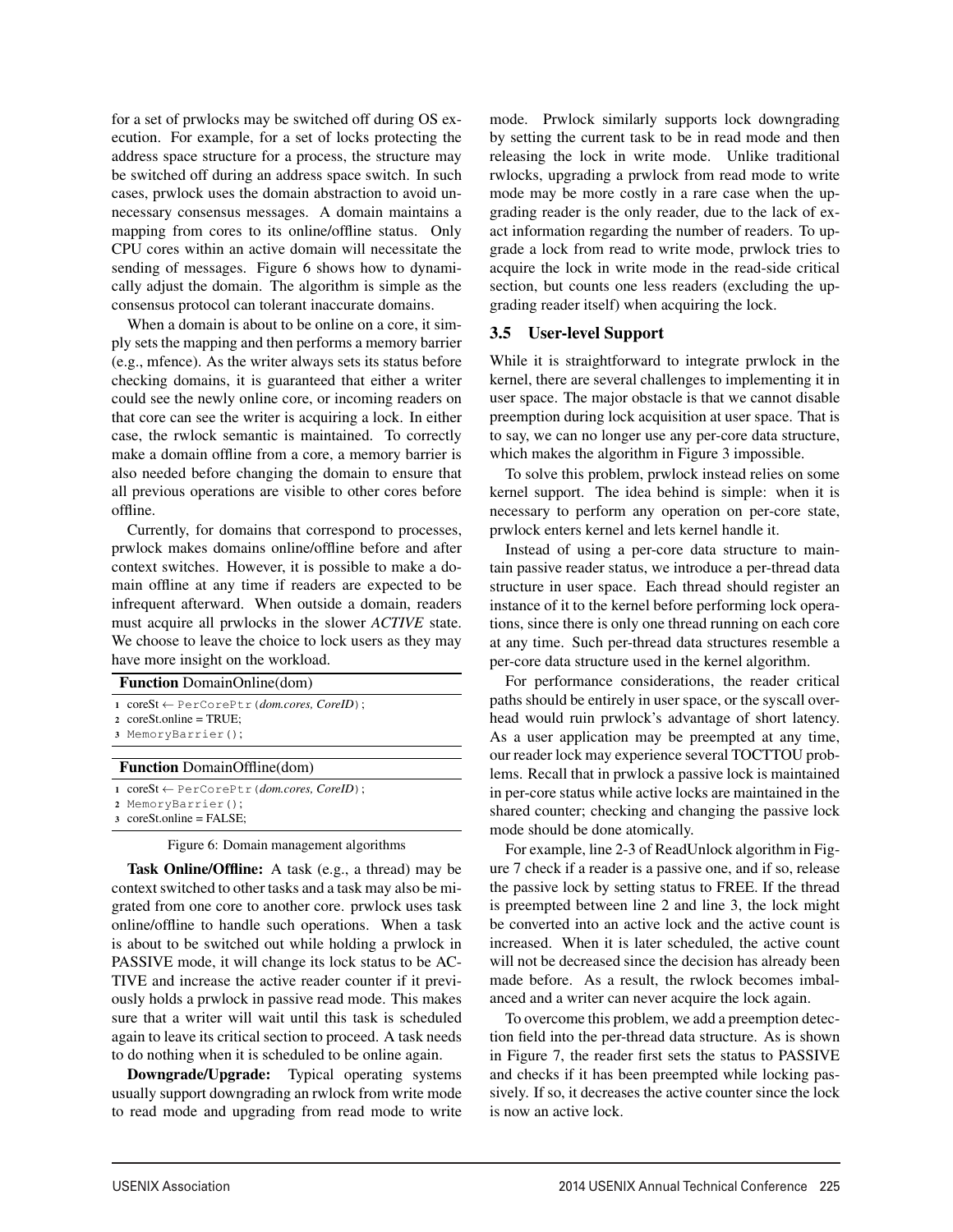| <b>Function</b> ReadUnlock(lock) for user-level prwlock |                                                                                                                                   |  |  |  |  |
|---------------------------------------------------------|-----------------------------------------------------------------------------------------------------------------------------------|--|--|--|--|
|                                                         | $1$ st $\leftarrow$ PerThreadPtr ( <i>lock.rstatus</i> );                                                                         |  |  |  |  |
|                                                         | 2 st.reader $\leftarrow$ FREE;                                                                                                    |  |  |  |  |
|                                                         | <b>if</b> st.preempted <b>then</b>                                                                                                |  |  |  |  |
| $\overline{\mathbf{4}}$                                 | AtomicDec(lock.active);                                                                                                           |  |  |  |  |
| 5                                                       | st.preempted $\leftarrow$ FALSE;                                                                                                  |  |  |  |  |
|                                                         | st.version $\leftarrow$ lock.version;                                                                                             |  |  |  |  |
|                                                         |                                                                                                                                   |  |  |  |  |
|                                                         |                                                                                                                                   |  |  |  |  |
|                                                         | <b>Function</b> ScheduleOut(lock)<br>$1$ st $\leftarrow$ PerThreadPtr ( <i>lock.rstatus</i> );<br>2 if st reader = $PASSIVE$ then |  |  |  |  |
| 3                                                       | AtomicInc(lock.active);                                                                                                           |  |  |  |  |
| 4                                                       | st.preempted $\leftarrow$ TRUE;                                                                                                   |  |  |  |  |
| 5                                                       | st.reader $\leftarrow$ FREE;                                                                                                      |  |  |  |  |

6 st.version  $\leftarrow$  lock.version:

Figure 7: Pseudocode of unlock algorithm with preemption detection

For the write-side algorithm, since it is not possible to send IPIs in user space, almost all writers should enter kernel to acquire the lock. Fortunately, mode switch cost between kernel and user space (around 300 cycles) is typically negligible compared to writer lock acquisition time (usually more than 10,000 cycles).

#### 3.6 Performance Analysis

Memory barrier: In the common path of read-side critical section, prwlock requires no memory barrier when there is no outstanding writer. The only memory barrier required is when a CPU core is about to leave a lock domain, e.g., switch to another task and make current lock domain offline or online. However, domain online/offline operations are rare in typical execution. Hence, prwlock enjoys good performance scalability in common cases.

Writer cost: It appears that using IPIs may significantly increase the cost of writes, due to the IPI cost, possible mode switches and disturbed reader execution. However, the cost of IPIs and mode switches are small and usually in the scale of several hundreds to one thousand cycles. Further, as a writer usually needs to wait for a while until all readers have left the critical section, such costs can be mostly hidden. Though there may be a few cold cache misses due to disturbing reader execution, such misses on uncontended cache lines would be much smaller than the contention on shared states between readers and writers in traditional rwlocks.

In contrast to traditional rwlocks, the more readers are currently executing in the read-side critical section, the faster that a write can finish the consensus and get the lock in write mode (section 6.2.4). This is because readers will likely see the writer, and thus report immediately. Such a feature fits well with the common usage of rwlocks (more readers than writers).

Space overhead: Since prwlock is essentially a dis-

tributed rwlock, it needs  $O(n)$  space for a lock instance. More specifically, current implementation needs 12 bytes (8 for version and 4 for reader status) per core per lock in order to maximize performance. It is also possible to pack a 7 bit version and a 1 bit status into one byte to save space. Another several bytes are needed to store writer status, whose exact size depends on the specific writer synchronization mechanism used. Further, an additional 1 byte per core is needed to store domain online status to support the lock domain abstraction.

By using the Linux kernel's per-cpu storage mechanism, a lock's per-cpu status could be packed into the same cache line as other per-cpu status words. Compared with other scalable rwlock algorithms (e.g. brlock, SNZI rwlock, read-mostly lock), prwlock imposes similar or lower space overhead.

Memory consistency model requirement: As prwlock relies on a series of happened-before relationship of memory operations, it requires that memory store operations are executed and become visible to others in issuing order (TSO consistency). Fortunately, this assumption holds for many commodity processor architectures like x86(64), SPARC and zSeries.

## 4 DECENTRALIZED PARALLEL WAKEUP

Issues with centralized sequential wakeup: Sleep/wakeup is a common OS mechanism that allows a task to temporarily sleep to wait until a certain event happens (e.g., an I/O event). Operating systems such as Linux, FreeBSD and Solaris use a shared queue to hold all waiting tasks. It is usually the responsibility of the signaling task to wake up all waiting tasks. To do this, the signaling task first dequeues the task from the shared task queue, and then does something to prepare waking up the task. Next, the scheduler chooses a core for the task and inserts the task to the percpu runqueue. Finally, the scheduler sends a rescheduling IPI to the target core so that the awakened task may get a chance to be scheduled. The kernel will repeat sending IPIs until all awakened tasks have been rescheduled.

There are several issues with such a centralized, sequential wakeup mechanism. First, the shared waiting queue may become a bottleneck as multiple cores trying to sleep may contend on the queue. Hence, our first step involves using a lock-free wakeup queue so that the lock contention can be mitigated. However, this only marginally improves performance.

Our further investigation uncovers that the main performance scalability issue comes from the cascading wakeup phenomenon, as shown in Figure 8. When a writer leaves its write-side critical section, it needs to wake up all readers waiting for it. As there are multiple readers sleeping for the writer, the writer wakes up all readers sequentially. Hence, the waiting time grows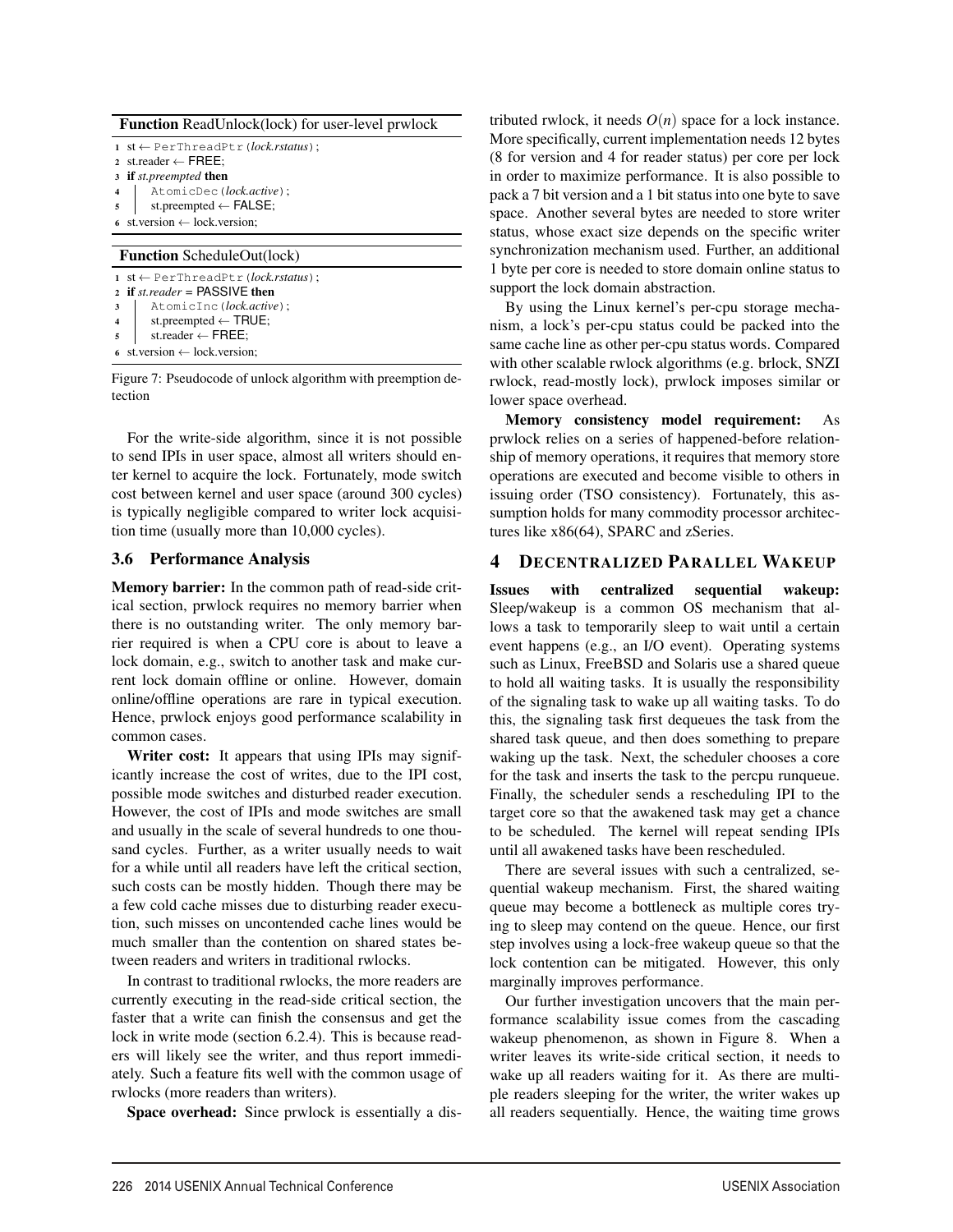

Figure 8: Issue with centralized, sequential wakeup (left) and how decentralized parallel wakeup solve this problem (right).



Figure 9: Key data structure and state transition graph of decentralized parallel wakeup in each core.

linearly with the number of readers.

Decentralized parallel wakeup: To speed up this process, prwlock distributes the duty of waking up tasks among cores. In general, this would risk priority inversion, but all prwlock readers always have equal priority.

Figure 9 shows the key data structure used in the decentralized parallel wakeup. Each core maintains a percore wakeup queue (PWake-queue) to hold tasks sleeping on such a queue, each of which sleeps on a wakeup condition word. When a running task is about to sleep (step 1), it will be removed from the per-cpu runqueue and inserted to the per-cpu wakeup queue. Before entering the scheduler, if the kernel indicates that there is a pending request (e.g., by checking the wakeup counter), each core will first peek the PWake-queue to see if there is any task to wake up by checking the status word. If so, it will then insert the task to runqueue. This may add some cost to the per-cpu scheduler when there are some pending wakeup requests. However, as there are usually only very few tasks waiting in a single core, the cost should be negligible. Further, as all operations are done locally in each core, no atomic instructions and memory barriers are required. Finally, as a task generally wakes up on the core that last executed it, this task may benefit from better locality in both cache and TLBs. After checking the PWake-queue, each core will execute its scheduler (step 2) to select a task to execute (step 3).

As the new wakeup mechanism may require a core to poll the wakeup queue to reschedule wakeup tasks in the per-core scheduler, it may cause waste of power when there are no runnable tasks in a processor. To address this problem, our wakeup mechanism lets each idle core use the mwait mechanism<sup>1</sup> to sleep on a global word (step 4). When a writer finishes its work and signals to wake up its waiting tasks, the writer touches the word to wake up idle cores, which will then start to check if any tasks in the wakeup queue should be wakened up.

## 5 IMPLEMENTATION AND APPLICATIONS

We have implemented prwlock on several versions of Linux, and integrated it with the Linux virtual memory system by replacing the default rwlock. The porting effort among different versions of Linux is trivial and one student can usually finish it in less than one hour.

Linux address space: As prwlock is still an rwlock, it can trivially replace the original rwlock in Linux virtual memory subsystem. We write a script to replace more than 600 calls to *mmap sem*. We add several hooks to process fork, exec, exit, wakeup and context switch. The prwlock library comprises of less than 300 LoC and requires manual change of less than 30 LoC other than the automatically replaced calls to *mmap sem*. This is significantly less than the prior effort (around 2,600 LoC for page fault handling on anonymous memory mapping only) [10], yet with a complete replacement.

User-level prwlock and RCU: We have also implemented user-level prwlock, which comprise about 500 LoC. We further used the consensus protocol of prwlock to implement quiescence detection to implement a userlevel RCU; this has better read-side throughput and faster quiescence detection than previous user-level quiescence detection mechanisms (section 6.3). We modified a famous database system named Kyoto Cabinet [17], by replacing a rwlock with prwlock to protect its data tables.

#### 6 EVALUATION

#### 6.1 Evaluation Setup

Kernel prwlock: We use three workloads that place intensive uses of virtual memory: Histogram [24], which is a MapReduce application that counts colors from a 16GB bitmap file; Metis [19] from MOSBENCH [6], which computes a reverse index for a word from a 2GB Text file residing in memory; and Psearchy [6], a parallel version of searchy that does text indexing. They represent different intensive usages of the VM system, whose ratio between write (memory mapping) and read (page fault) are small, medium and large. We also implemented a concurrent hashtable [25] in kernel as a micro-benchmark to characterize prwlock and its alternatives.

User-space prwlock: We use several microbenchmarks to compare prwlock with several alternatives like brlock and user-level RCU. As prwlock has a user-level RCU library, we also compare its performance

<sup>&</sup>lt;sup>1</sup>mwait/monitor are x86 instructions that setup and monitor if an memory location has been touched by other cores.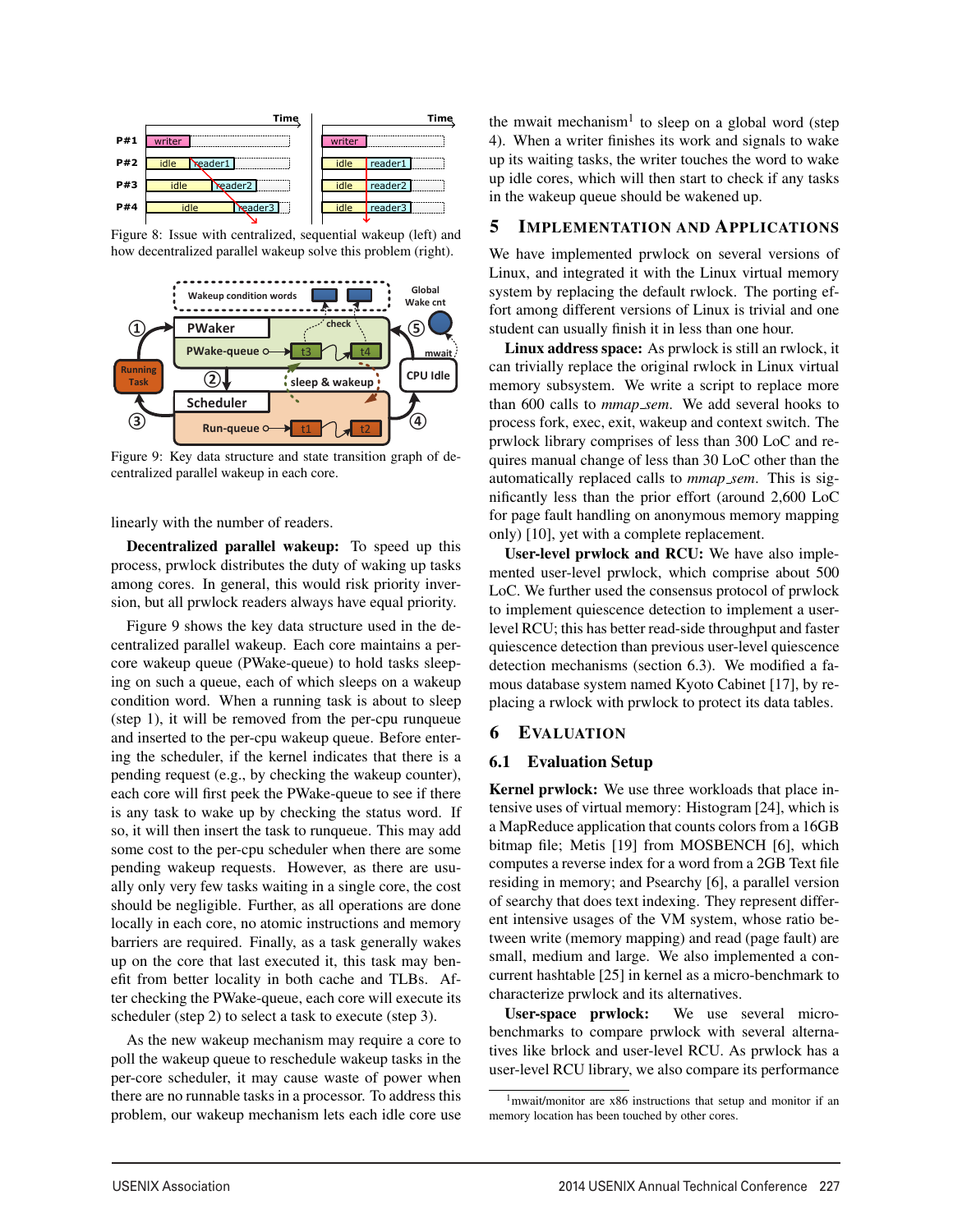to traditional signal-based user space RCU [14]. To show that prwlock can scale up user-space applications, we also evaluated the Kyoto Cabinet database using prwlock and the original rwlock.

As the performance characteristic that prwlock relies on are similar for Intel and AMD machines, we mainly run our tests on a 64-core AMD machine, which has four 2.4 GHZ 16-core chips and 128 GB memory. For each benchmark, we evaluate the throughput in a fixed time and collect the arithmetic mean of five runs.

## 6.2 Kernel-level prwlock

## *6.2.1 Application Benchmarks*

We compare the performance of prwlock with several alternatives, including the default rwlock in Linux for virtual memory, percpu read-write lock [5], and an RCUbased VM design [10] (RCUVM). We are not able to directly compare prwlock with brlock as it has no sleeping support. As RCUVM is implemented in Linux 2.6.37, we also ported prwlock to Linux 2.6.37. As different kernel versions have disparate mmap and page fault latency, we use the Linux 2.6.37 kernel as the baseline for comparison. For the three benchmarks, we present the performance scalability for Linux-3.8 (L38), percpurwlock (pcpu-38) and prwlock on Linux 3.8 (prw-38), as well Linux 2.6.37 (L237), RCUVM (rcu) and prwlock on Linux 2.6.37 (prw-237) accordingly.

Histogram: As histogram is a page-fault intensive workload and the computation is very simple, it eventually hits the memory wall after 36 cores on Linux 3.8 for both percpu-rwlock and prwlock, as shown in Figure 10. Afterwards, both prwlock and percpu-rwlock show similar performance thrashing, probably due to memory bus contention. Percpu-rwlock scales similarly well and is with only a small performance gap with prwlock; this is because both have very good read-side performance. In contrast, the original Linux cannot scale beyond 12 cores due to contention on *mmap sem*. As a result, prwlock outperforms Linux and percpu-rwlock by 2.85X and 9% respectively on 64 cores.

It was quite surprising that prwlock significantly outperforms RCUVM. This is because currently RCUVM only applies RCU to page fault on anonymous pages, while histogram mainly faults on a memory-mapped files. In such cases, RCUVM retries page fault with the original *mmap sem* and thus experiences poor performance scalability. Though RCUVM can address this problem by adding RCU support for memory-mapped files, prwlock provides a much easier way to implement and reason about correctness due to its clear semantic.

Metis: Metis has relatively more mmap operations (mainly to allocate memory to store intermediate data), but is still mainly bounded by page fault handling on anonymous memory mapping. As shown in Figure 11, prwlock performs near linearly to 64 cores with a speedup over percpu-rwlock and original Linux by 27% and 55% in 64 cores accordingly. This is mainly due to scalable read-side performance and small writeside latency. There is a little bit performance gap with RCUVM, as RCUVM further allows a writer to proceed in parallel with readers.

Psearchy: Psearchy has many parallel mmap operations from multiple user-level threads, which not only taxes page fault handler, but also mmap operations. Due to extended mmap latency, percpu-rwlock cannot scale beyond 4 cores, as shown in Figure 12. In contrast, prwlock performs similarly with Linux before 32 cores and eventually outperforms Linux after 48 cores, with a speedup of 20% and 5.63X over Linux and percpurwlock for Linux 3.8. There is a performance churn between 32 and 48 cores for Linux, probably due to the contention pattern changes during this region. For Linux 2.6.37 with smaller mmap latency, prwlock performs similarly with Linux under 48 cores and begins to outperform Linux afterwards. This is due to the contention over rwlock in Linux, while prwlock's excellent read-side scalability makes it still scale up.

As psearchy is a relatively mmap-intensive workload, prwlock performs worse than RCUVM as RCUVM allows readers to proceed in parallel with writers. Under 64 cores, prwlock is around 6% slower than RCUVM. Psearchy can be view as a worst case for prwlock and we believe this small performance gap is worthwhile for much less development effort.

## *6.2.2 Benefits of Parallel Wakeup*

Figure 13 using the histogram benchmark to show how parallel wakeup can improve the performance of both RCUVM and original Linux. Parallel wakeup boosts RCUVM by 34.7% when there are multiple readers waiting. prwlock improves the performance of original Linux by 47.6%. This shows that parallel wakeup can also be separately applied to Linux to improve performance.

We also collected the mmap and munmap cost for both Linux and prwlock, which are 934us, 1014us and 567us, 344us. With the fast wakeup mechanism, the cost for Linux has decreased to 697us and 354us.

## *6.2.3 Benefits of Eliminating Memory Barriers*

We use a concurrent hashtable [25] to compare prwlock with RCU, rwsem and brlock. Figure 16 illustrates the performance. RCU has a nearly zero reader overhead and outperform all rwlocks. The throughput of rwsem vanishes because of cache contention. Thanks to elimination of memory barriers, prwlock shows higher throughput than brlock. More tests reveal that the lookup overhead mainly comes from cache capacity misses while accessing hash buckets. Prwlock's speedup over brlocks would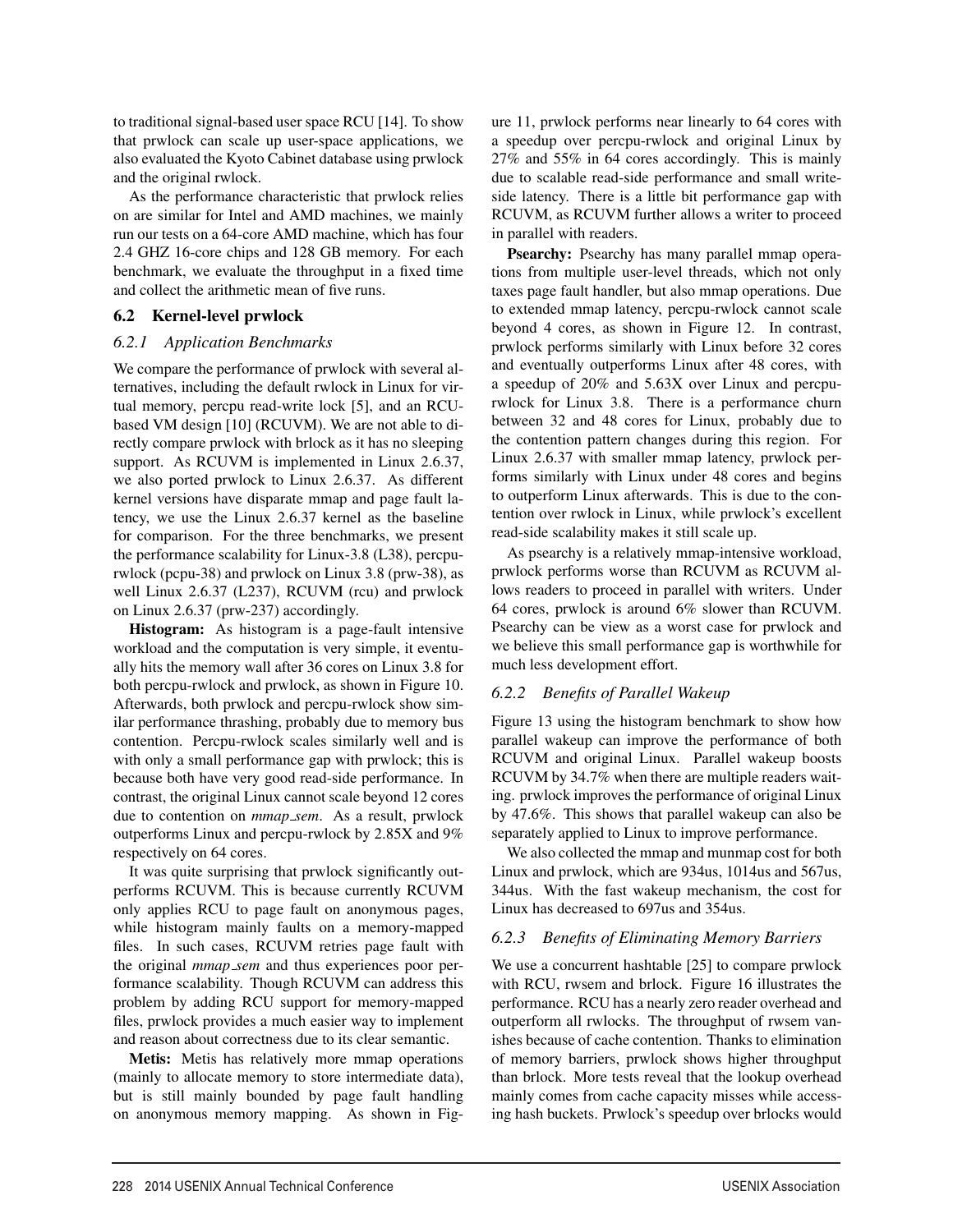

Figure 10: Histogram throughput scalability for original Figure 11: Metis throughput scalability for original Figure 12: Psearchy throughput scalability for original Linux, percpu-rwlock, prwlock on Linux 3.8 Linux, percpu-rwlock, prwlock on Linux 3.8 Linux, percpu-rwlock, prwlock on Linux 3.8



be much larger if there was a cache hit (not shown here).

By using rwlocks instead of RCU, resizing the hashtable is much simpler and faster as all readers are blocked during resizing. Figure 17 presents the total latency to shrink and grow the hash table on different concurrency levels. Rwlocks shows up to two orders of magnitude shorter resizing latency compared to RCU. As hashtable resizes have negative impact on lookup performance, shorter resize latency is desirable to maintain a stable lookup performance. Prwlock only shows marginally better performance compared to other two rwlocks, as in this test most of the time is spent in critical section rather than writer lock acquisition.

#### *6.2.4 Critical section efficiency*

To better characterize different rwlocks, we also evaluate their raw critical section overhead (lock/unlock pair latency), which is shown in Table 3. prwlock shows best reader performance as its common path is simple and has no memory barriers. It is interesting that prwlock has much higher writer latency when there is no reader, since the writer has to use IPIs to ask every online core to report. Though rmlock (Read-Mostly Lock in FreeBSD) also eliminates memory barriers in reader common paths, its reader algorithm is more complex than prwlock, and thus results in higher reader latency. Writer of rwsem (Linux's rwlock) performs well for few readers, but suffers from contention with excessive readers.

|                             | brlock | rmlock | rwsem   | prwlock |
|-----------------------------|--------|--------|---------|---------|
| Reader latency (1 reader)   | 58     | 46     | 107     |         |
| Reader latency (64 readers) | 58     | 46     | 20730   | 12      |
| Writer latency (0 reader)   | 17709  | 136    | 100     | 65511   |
| Writer latency (63 readers) | 89403  | 622341 | 3235736 | 6322    |

Table 3: Critical section efficiency (average of 10 millions runs)

## 6.3 User-level Prwlock

Figure 18 shows the impact of writer frequency on reader throughput for several locking primitives, by running 63 reader threads and 1 writer thread. Writer frequency is controlled by varying the delay between two writes, which is similar done as Desnoyers et al. [14]. Note that 1 writer is the worst case of prwlock since if there is more than 1 writer, the writer lock could be passed among writers without redoing consensus. To compare the time for a consensus, we fixed the batch size of both RCU algo